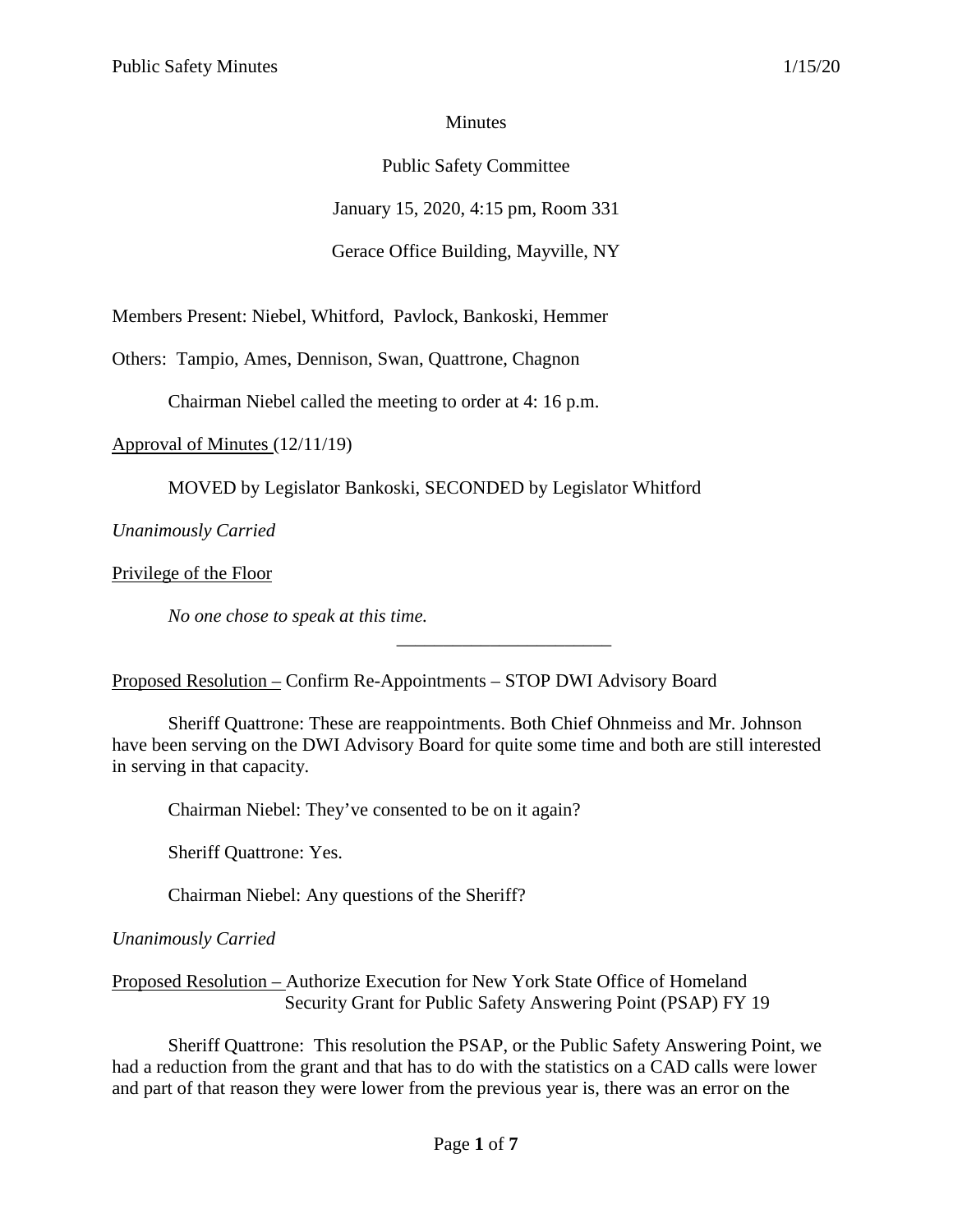statistics that were provided from the year before. So we ended up having about a 17% lower number of CAD calls, *(inaudible)* to dispatch. We've been trying to figure out why there was 17% because it didn't seem like there was a 17% decrease in those calls. But, the numbers that were provided for our grant application were erroneously inflated the year before. That was through an error with the stats that were provided to us.

Chairman Niebel: So Jim and Jen, this resolution takes care of that?

Ms. Swan: Correct.

Chairman Niebel: Any questions of Jim or Jen?

Legislator Hemmer: So we increased the use of fund balance because the grant was decreased?

Ms. Swan: Correct.

Legislator Hemmer: Because we spent the money and we're trying to make up for it?

Ms. Swan: The thing with this grant is, it's not tied to specific expenses so you don't see a correlating decrease in one of our expense lines to match the decrease in the revenue line. It's the only revenue line in that department and it just offsets our costs and it's strictly based on data that is provided by our I.T. Department. They are actually the ones that supply the application and they are the ones that submit. So since it's based on statistics, the expense within the department remain the same, it's just the revenue that fluctuates because of that grant. Since we have less revenue, we need to increase our use of fund balance in order to meet our budgetary needs in our department.

Chairman Niebel: Any other questions?

*Unanimously Carried*

Proposed Resolution - Amend 2020 Budget for Capital Project: Video System & Camera Upgrade

Sheriff Quattrone: This resolution is to move around some of the capital funds. Part of the reason is, in 2018, we had camera project set up in the County office buildings. My understanding is, the former DPF Director, George Spanos, had felt that his staff could install the camera's around the campus. They didn't get installed, I believe it was more work than they anticipated and currently they just don't have the staffing or time to do that. So we are getting pressured from the Office of Court Administration to make sure that we get these camera's installed and so we are going to contract out to have them done. We didn't have enough money in that initial account to do that but with the money that we saved on the roof replacement – *(cross talk)…*

Legislator Bankoski: *(Inaudible)* transfer, put the money in there?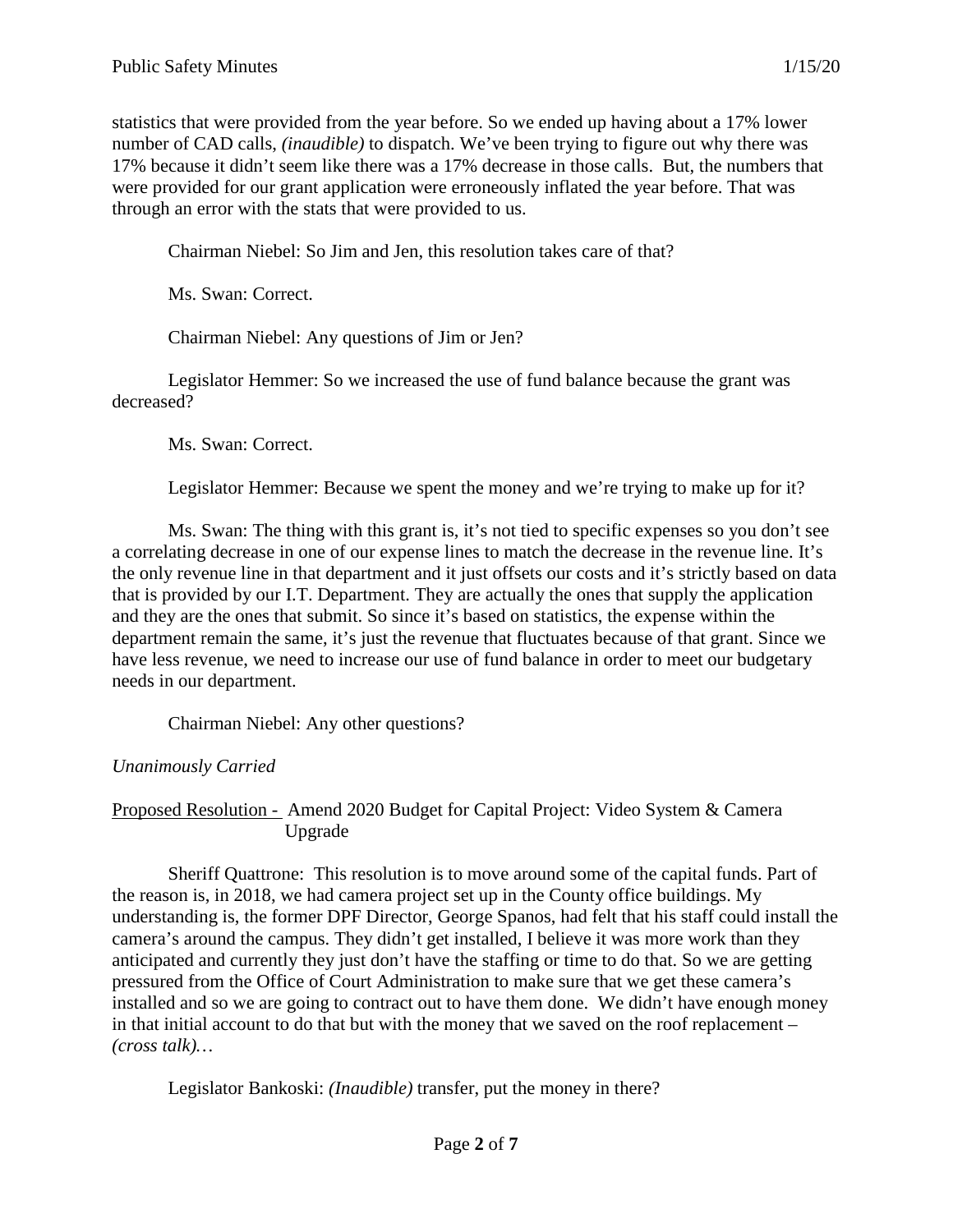Sheriff Quattrone: Right.

Chairman Niebel: Jim, do we anybody in the Sheriff's Department that possibly can do this or not really?

Sheriff Quattrone: I think because, again, I'm not an expert in this because of the technical aspect and the amount of work, that is why the County Highway workers couldn't do it.

Chairman Niebel: Alright, that makes sense.

Sheriff Quattrone: I know that it's been a project they talked about since I took office and just trying to get the manpower to do it.

Chairman Niebel: And it needs to be done. Any further questions?

### *Unanimously Carried*

#### Proposed Resolution - Authorize Execution of New York State Governor's Traffic Safety Committee Grant for the Child Passenger Safety Program FY20

Sheriff Quattrone: This is a grant we applied for, for the child safety seat where it helps pay for some seats as well as our car seat technicians for their training on different events. It's a \$1,050 and there will be no local cost involved of course.

Chairman Niebel: Any questions?

Legislator Pavlock: It's a good program. I went through a safety check that the Sheriff's had last year at Cassadaga Valley School. They weren't doing anything and my wife wasn't impressed that I went through because the kids were ready to get out of the car but they did a good job. The seats are important in where you put them in the car and how. Nobody puts them as tight as they should be.

Sheriff Quattrone: There is a lot more to it than just throwing them in. We were actually able to use one of our technicians last week for an inmate who delivered a baby and we had to have a car seat to do transport of an infant.

Chairman Niebel: An inmate?

Sheriff Quattrone: An inmate had a baby yes.

Chairman Niebel: Any further questions of Jim or Jennifer?

*Unanimously Carried*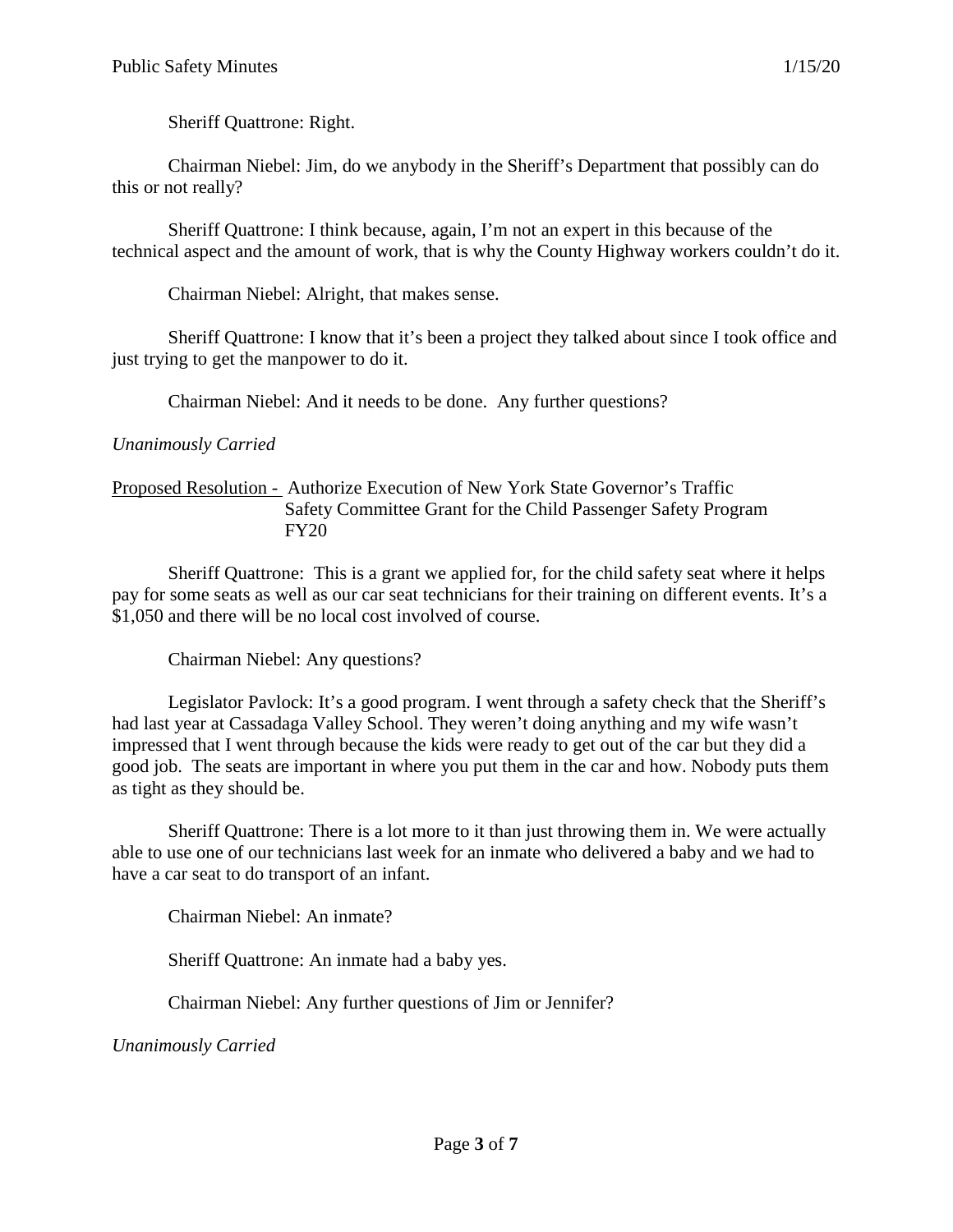Proposed Resolution - Authorize Execution of New York State Governor's Traffic Safety Committee Grant for the Police Traffic Services Program FY20

Sheriff Quattrone: This is grant again, from the Governor's Traffic Safety that started October  $1<sup>st</sup>$  and goes through to September  $30<sup>th</sup>$ . This is for Buckle Up New York and that's the primary part of it, where the State Governor's Traffic Safety will supplement our overtime costs and to go out and do this enforcement. Part of that was from October to December, the bulk of it is going to be after the first of the year, 2020.

Chairman Niebel: It's only for \$16,875. You've broken it down between 2019 and 2020.

Sheriff Quattrone: Correct.

Chairman Niebel: Any other questions of the Sheriff?

*Unanimously Carried*

**Other** 

Proposed Resolution – Authorize Execution of United States Department of Justice Grant – Organized Crime Drug Enforcement Task Forces (OCDETF) FY20

Sheriff Quattrone: This resolution, we started last year with it. It's a joint operation that we have going with multiple agencies in the County and the FBI. The FBI or the United States Department of Justice is covering the cost of the overtime to help with this investigation. Because it had gone into this year, they have authorized to provide more money towards that overtime.

Chairman Niebel: Any questions?

*Unanimously Carried*

Legislator Hemmer: I was up at the airport today and I saw that there is some new police cars up there.

Sheriff Quattrone: Cars, correct?

Legislator Hemmer: Yes.

Sheriff Quattrone: Yes, we've purchased Dodge Chargers instead of the SUV's for a couple of reasons. The biggest reason is about \$9,000 cheaper than the SUV's but we feel that they handle better on the roadways and if you noticed they were white. We're in the process changing them over. They actually came in a way ahead of schedule and that's why they are there.

Legislator Hemmer: I wondered because they have been there for a while.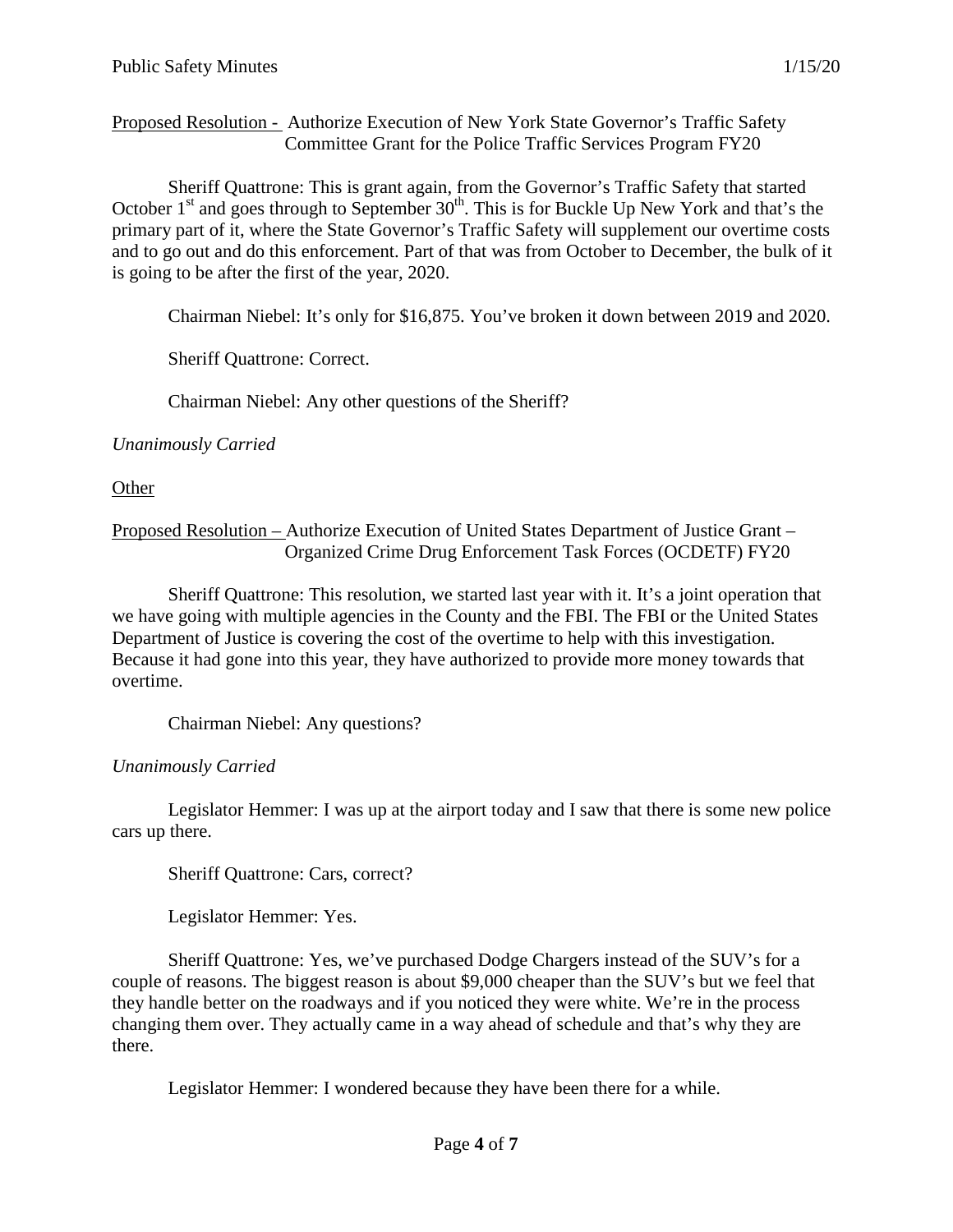Sheriff Quattrone: They told us we'd be lucky if we get them by the end of December and they started coming in at the end of November. So we're in the process of getting them changed over.

Legislator Hemmer: Oh, so they have the insignia painted on them?

Sheriff Quattrone: Yes and the radios. It doesn't take long, again, I don't understand but they said that the Chargers are going quicker, making the conversions, than the Explorer's were. I guess the way they came in they were partly done already. We went with the white because I feel that they are more visible.

#### *(Inaudible)….*

Sheriff Quattrone: Maybe I'm a traditionalist because my son is in Watertown and he said, you should probably do it immediately to let people know that you didn't just change the color and get rid of the car because you didn't like the color but I didn't want us to think that we're spending extra money. It's just in the process – you'll see some black cars for another year maybe another two years.

Legislator Hemmer: It's just that the mileage gets –

Sheriff Quattrone: Generally the front line car last two years, investigators cars will last a little longer. I don't know how long mine is going to last but I plan on driving it until the resale value starts to drop.

### *(Cross talk)…..*

Sheriff Quattrone: I don't know if this is normal but we seemed to have to go to Albany a little bit more. I think it's with this Criminal Justice reform so it is nicer to have a newer vehicle to go up there.

Chairman Niebel: A little press release Jim, we'll pass that on committee wise. Committee you have copies of an executive transfer form that took place since the last meeting. This involved Emergency Services. Emergency Services, there still seems to be, well, there is problems with the revenue generated there. This is a copy of that transfer. Any other other business to come before Public Safety?

Legislator Hemmer: On the Fly Car, I know that we talked about buying an ambulance in order to – I thought that was going to be a better pay back. Did we buy an ambulance, did we get it running?

Chairman Niebel: Yes, we did buy it and it had to do with the reimbursement and stuff, but this has to do with the Fly Car situation here. As a matter of fact, we are going to have a meeting with the City of Jamestown concerning the  $4<sup>th</sup>$  Fly Car within the next week or two.

Legislator Whitford: I think John was asking about the second ambulance.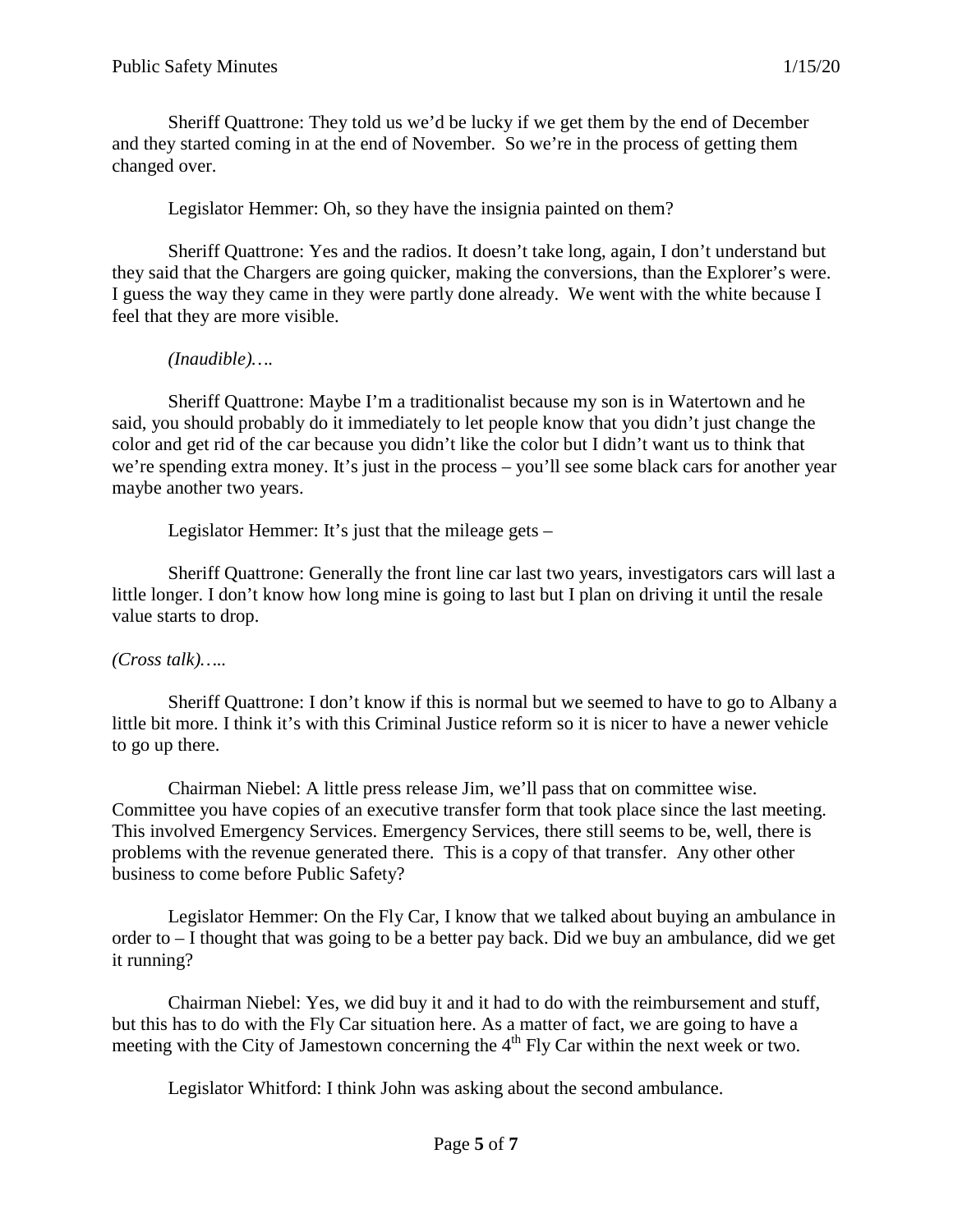Legislator Bankoski: Well the second ambulance was supposed to help us get money from Medicaid *(cross talk)………….*

Legislator Hemmer: Yea, we had to have an ambulance in order to get reimbursed so we do have one ambulance in service or we don't?

Chairman Niebel: I'm not exactly sure.

Legislator Hemmer: We've got four fly cars –

Chairman Niebel: We've got three fly cars.

Legislator Bankoski: We've got four fly cars.

Legislator Pavlock: We do have an ambulance.

Chairman Niebel: I'm sorry, four fly cars. Kathleen, do we have a second ambulance do you know?

Mrs. Dennison: I don't know.

Legislator Whitford: We've never acted on the second one.

Legislator Hemmer: We have one ambulance and it's up and running?

Chairman Chagnon: Yes.

Legislator Whitford: There was some preliminary discussion on acquiring the second ambulance and how much more coverage we would have in different zones and it really hasn't gone anywhere.

Mrs. Dennison: Yes, we do have the ambulance, it's in service and we are now eligible to receive payment from Medicaid services outside the City of Jamestown and the billing company has just started making those payments to us. We're allowed to collect them retroactive back to I think it was July  $29^{th}$ . So we will be paid for Medicaid calls back to July  $29^{th}$ .

Chairman Niebel: But just one.

Legislator Pavlock: Now that more of this year has gone by, as far as estimates go, how are we overall with our estimates? I know that some of those transferred into next year's budget, estimates too.

Mrs. Dennison: The cost estimates, we have come very close to the cost estimates but the revenues estimates, not so much. And unfortunately, because they are doing the number of calls that we used for estimates but we're not doing the number of revenue generating calls we estimated. So the call volume is around 12 a day, but, a lot of those are not collectable at all. Some of them are cancelled, some of them are dead on arrival, some of them are Jamestown, and so, the number of revenue generating calls is closer to 5 a day. So, we're not going to meet the